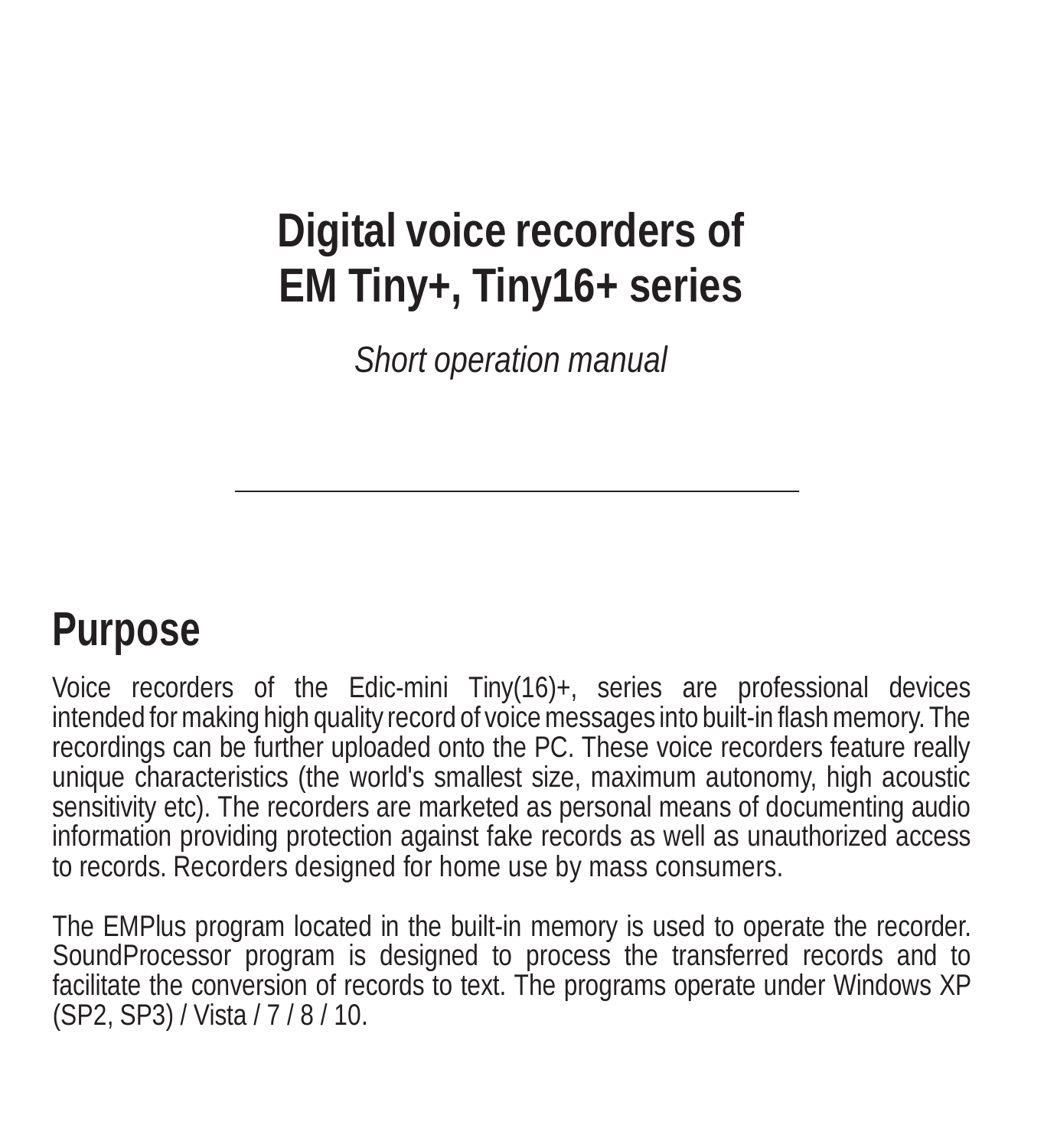| <b>Model</b> | Power supply                               | Dimensions, mm | Weight, g |
|--------------|--------------------------------------------|----------------|-----------|
| Tiny+ $A77$  | Li-Pol 105mA/h rech.batt                   | 29x15x12       | 7         |
| Tiny+ $A81$  | Li-Pol 500 150mA/h rech.batt               | 78x13x13       | 19        |
| $Tiny+ A83$  | Li-Pol 800 mA/h rech.batt                  | 38x18,5x23,5   | 26        |
| $Tiny + B73$ | LR43 battery                               | 46x14x6        | 6         |
| Tiny+ B74**  | CR2016 battery                             | 57x28x3.5      | 7         |
| $Tiny + B76$ | CR2016 battery                             | 37x25x6        | 16        |
| Tiny+ $B80$  | CR2450 battery                             | 48x32x7        | 16        |
| Tiny16+ A75  | Li-Pol 150mA/h rech.batt                   | 77x27x4        | 13        |
| Tiny16+ A78  | Rech.batt                                  | 41x29x8        | 9         |
| Tiny16+ A79  | Rech.batt                                  | 53x73x17       | 112       |
| Tiny16+ A82  | Li-Pol 500 150mA/h rech.batt               | 90x13x13       | 21        |
| Tiny16+ S78  | Li-Pol 150mA/h<br>rech.batt; solar battery | 41x29x8        | 9         |

\* take into account that the autonomy specified is for 8kHz/8 bit mode, when sample rate or capacity is higher autonomy is lower (for 16kHz/16 bit roughly twice for models with rechargeable batteries, four times for models with batteries).

\* \* case made of fiberglass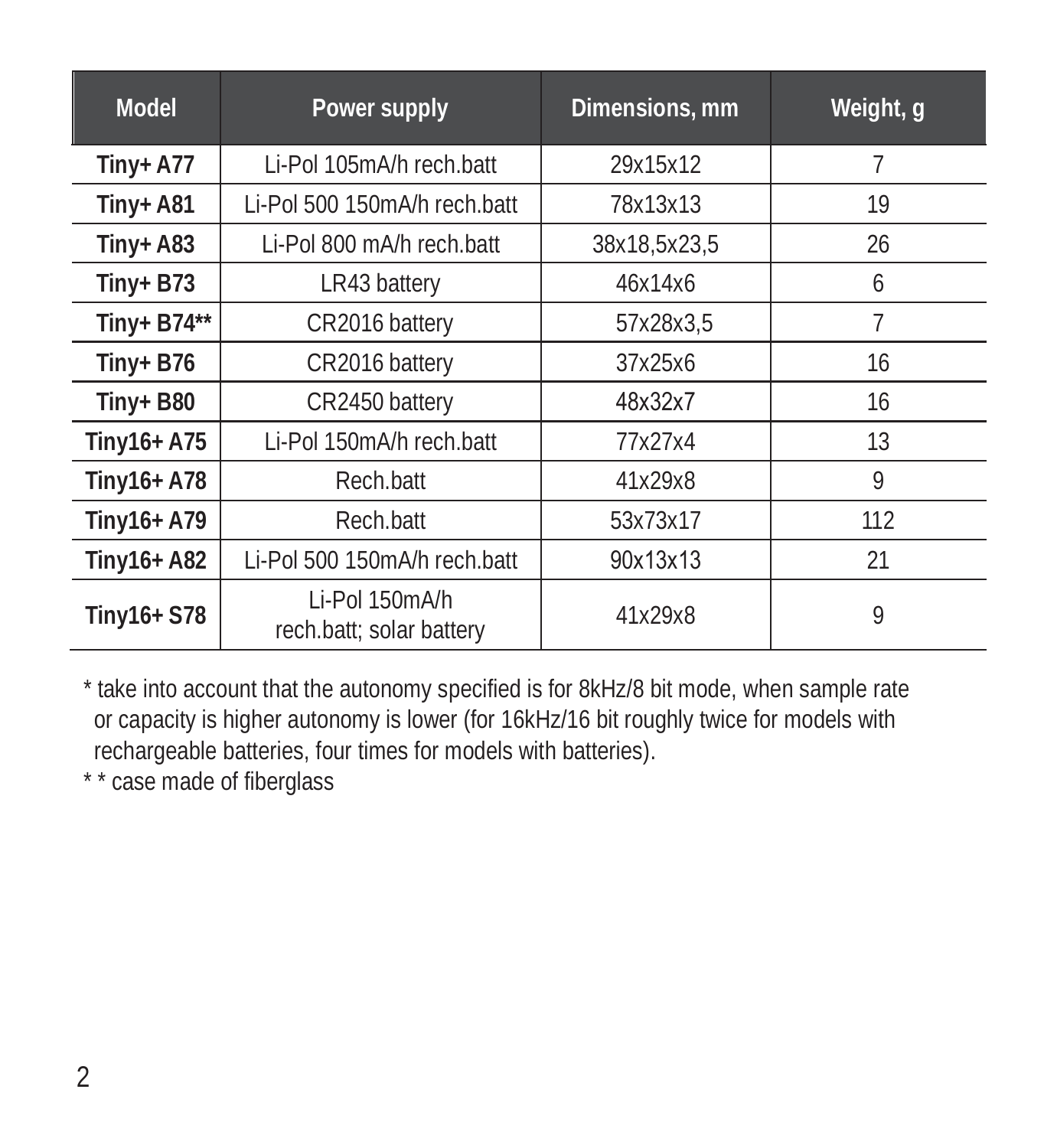| Autonomy*,<br>h | Signal-to-<br>noise, dB | Sensitivity,<br>m | Sample rate, kHz | Frequency band, Hz |
|-----------------|-------------------------|-------------------|------------------|--------------------|
| 55              | 65                      | 12                | 8: 11:16:22      | 100-10000          |
| 210             | 65                      | 12                | 8: 11:16:22      | 100-10000          |
| 200             | 65                      | 12                | 8: 11:16:22      | 100-10000          |
| 10              | 65                      | 12                | 8:11:16:22       | 100-10000          |
| 25              | 65                      | 12                | 8:11:16:22       | 100-10000          |
| 25              | 65                      | 12                | 8:11:16:22       | 100-10000          |
| 190             | 65                      | 12                | 8: 11:16:22      | 100-10000          |
| 70              | 80                      | 15                | 8: 10:13,3:20    | 100-10000          |
| 70              | 80                      | 15                | 8: 10:13.3:20    | 100-10000          |
| 1680            | 80                      | 15                | 8:10:13,3:20     | 100-10000          |
| 140             | 80                      | 15                | 8:10:13,3:20     | 100-10000          |
| 75              | 80                      | 15                | 8: 10:13.3:20    | 100-10000          |

Record time in 8kHz/uLaw mode – 150h (300h; 600h; 1200h; 2400h - depending on model index: 150HQ, 300HQ, 600HQ, 1200HQ, 2400HQ)

Interface: USB 2.0

Operating temperature range: 0…+50°C

Operation life: 3 years (The manufacturer reserves the right to refuse in repair after the expiration of recorder operation life).

**Note!** It is recommended not to use mode 22kHz for recording on to recorders with battery, because operation in this mode requires very large currents. Often batteries are not designed for such currents and the recorder records much less time than the one specified. Accordingly recording time in the mode 22kHz depends greatly on the battery quality. If this mode is needed, please use batteries which designed to work not with watches but with technique.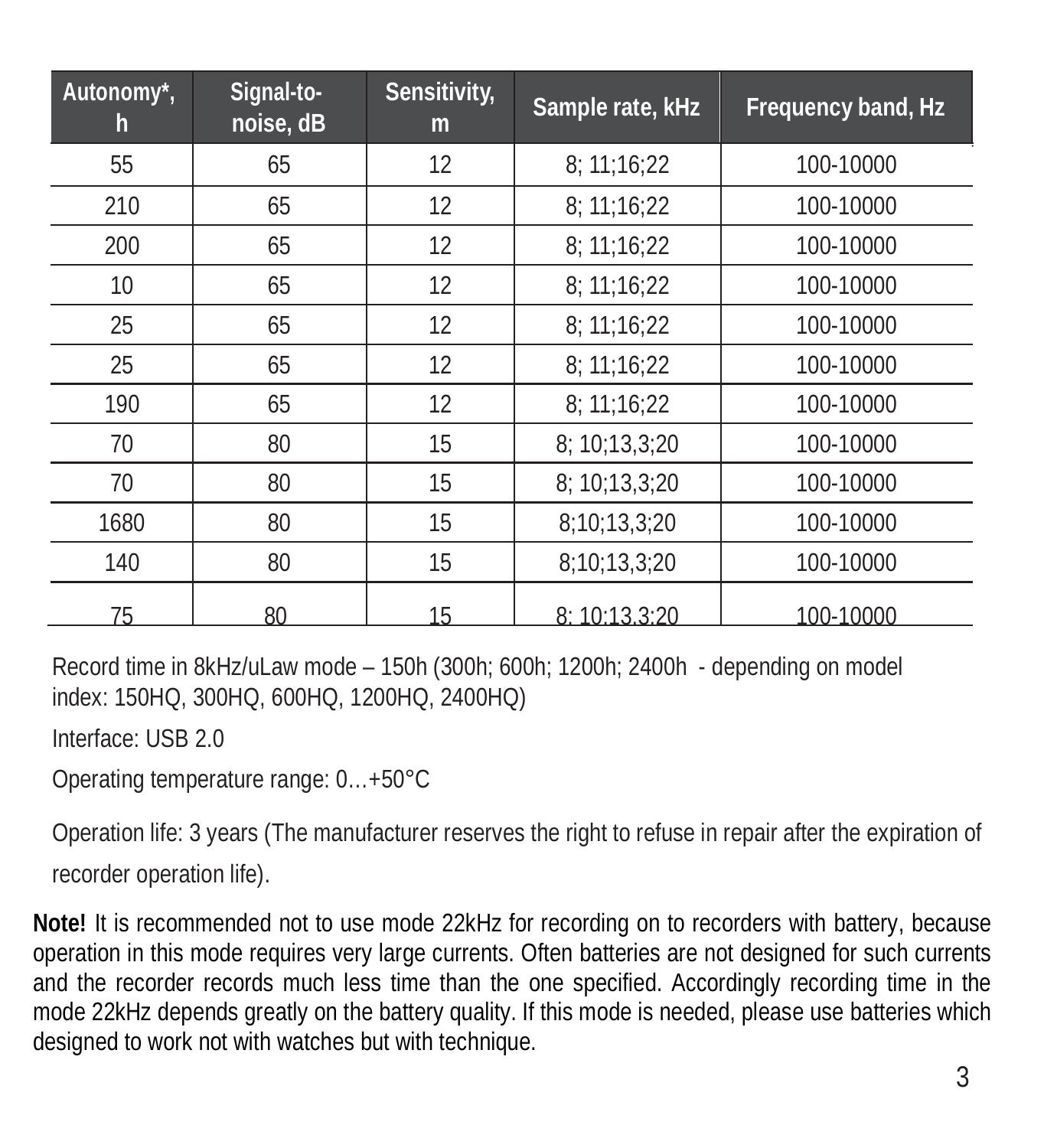## **Main features**

- Voice Activating System (VAS)
- Timers: Once and Daily
- Linear and circular recording<br>• Built-in clock, calendar
- 
- Password protection of the records
- Built-in digital markers provides protection from modification of records
- Control and indication: switch and LED

## **Operating the recorder**

For recorders with battery first set the battery in the recorder. LED will flash three times and then will light for 40 seconds. After LED extinction the recorder is ready for operation.

**Attention!** *When installing batteries, observe the polarity (seemarking on the recorder's case). Inappropriate installing of battery may lead to failure of the recorder system, which is not covered by the Warranty. Do not store the recorder for a long time with a battery inserted, as the battery may leak and lead to recorder failure, and that is not covered by the Warranty.*

For recorders with rechargeable battery, first charge the battery. To do this, gently and without strain follow the correct polarity, connect the recorder to the USB adapter, which is in the delivery set, aligning the mark on the recorder with the one on the adapter. Connect the adapter to the USB port of the PC or charger device, e.g. of a mobile phone, with the output voltage of 5V and a USB connector. During charging, the LED flashes rarely (interval of 5 seconds), and after charging has been completed, it starts flashing frequently. Full charging takes approximately 2.5 hours.

**Please note:** *In order to avoid deep discharge and related damage of the rechargeable*  4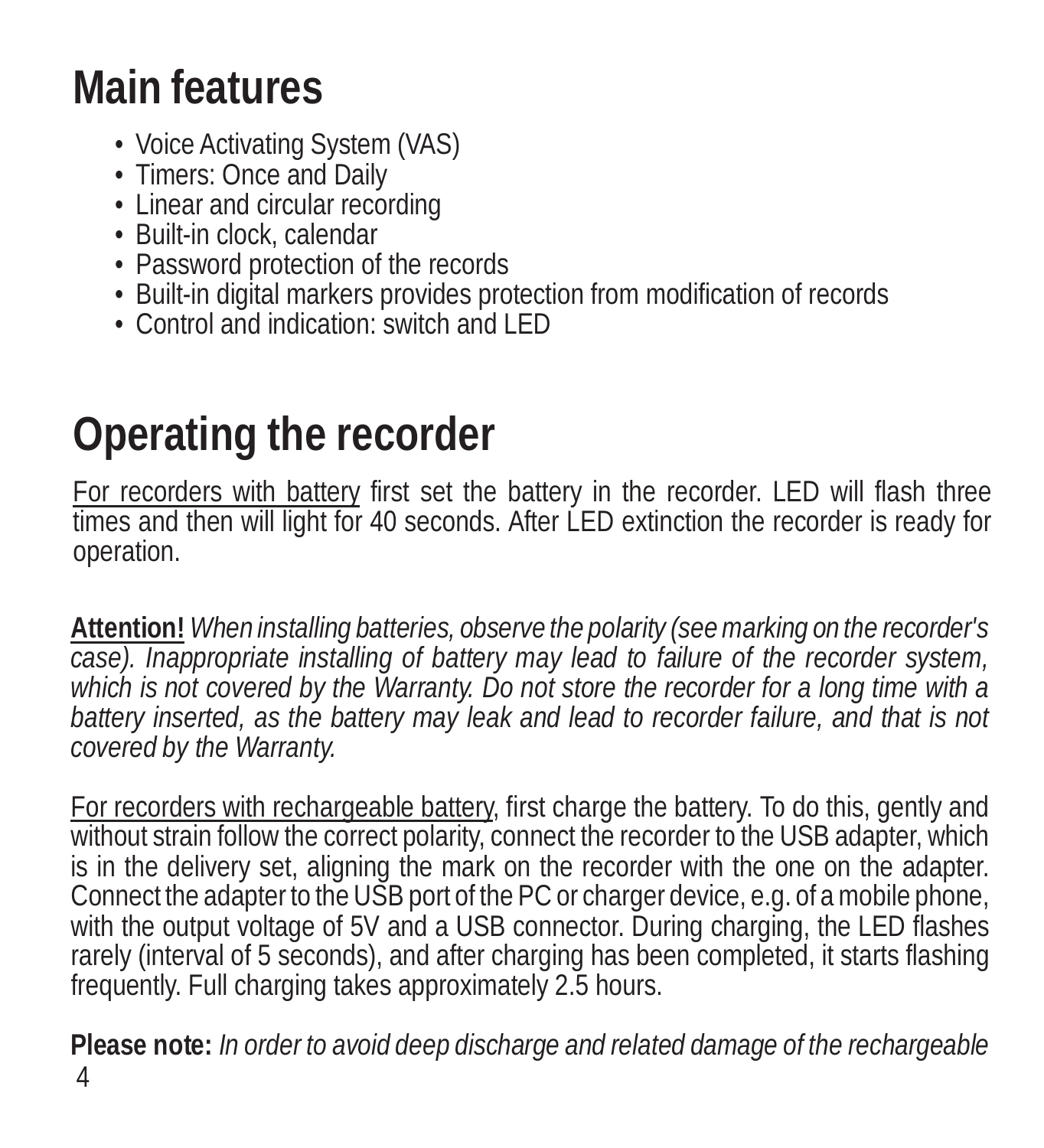*battery, the recorder must be charged at least once a month. The failure of the battery due to its deep discharge is a violation of the rules of operation. In case of a complete battery discharge, the procedure to restore the operation of the Recorder described in full operation manual.*

#### **Important!**

*To prevent deep discharge and related damage of the rechargeable battery, disconnect USB adapter from the Recorder after disconnecting adapter fromPC. Use only the USB adapter included in the delivery set. Using the USB adapter of third party may cause the recorder's malfunction.*

## **Starting the record**

The recorder switches to operation mode after the Switch has been shifted to ON. The LED flashed five times and recording starts. After the transition to operation mode, the green LED of the recorder makes two series of flashes, the number of flashes indicating:

| Number of flashes | Battery charge level<br>(1st series) | Free memory capacity<br>(2nd series) |
|-------------------|--------------------------------------|--------------------------------------|
|                   | $80 - 100\%$                         | 75 - 100%                            |
|                   | $20 - 80%$                           | $50 - 75%$                           |
|                   | $2 - 20%$                            | $25 - 50\%$                          |
|                   |                                      | $-25%$                               |

To stop the recording shift the Switch to OFF position. The LED will flash for 10-12 seconds and then the record stops.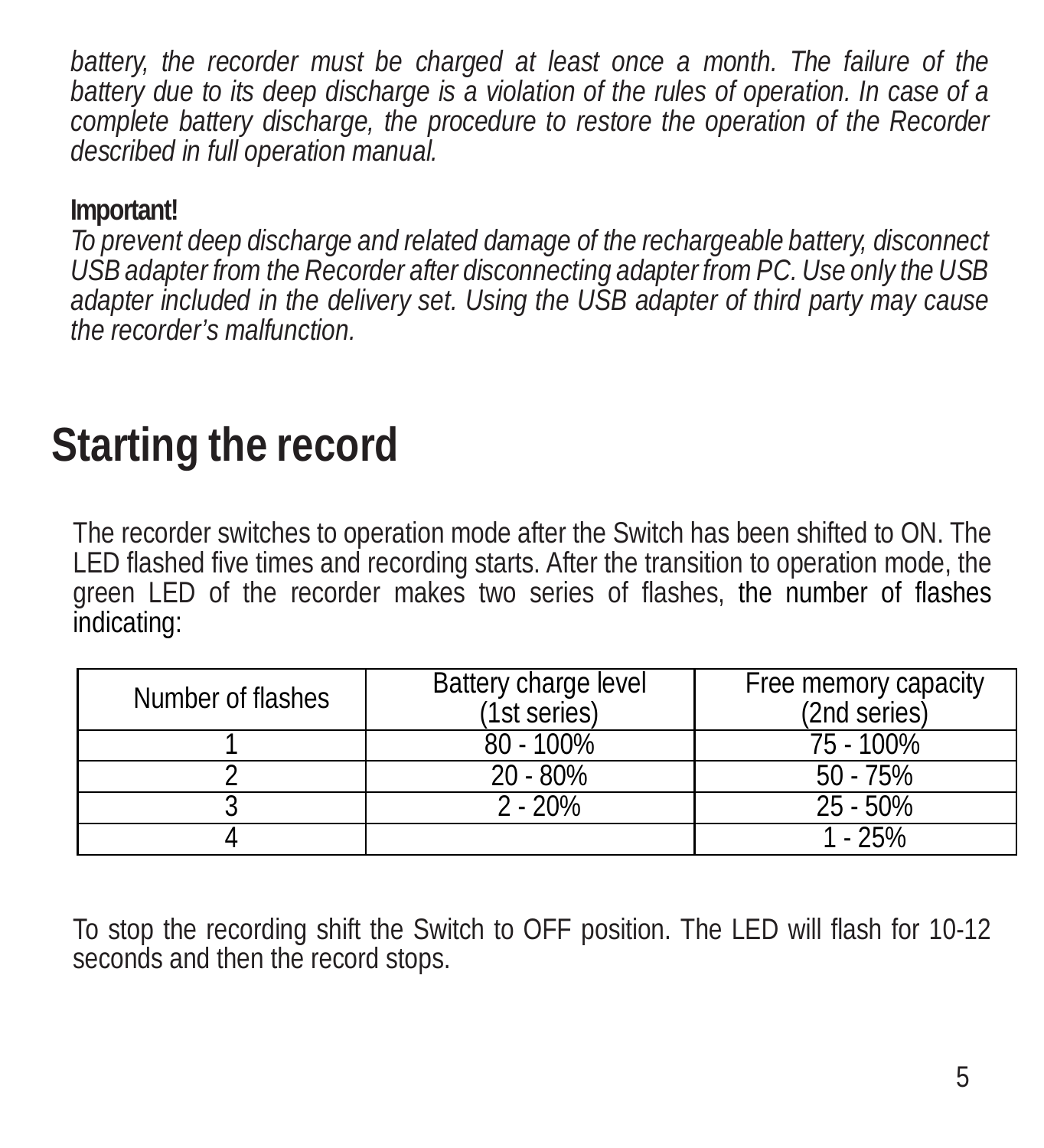# **Record playback**

Turn the Recorder to OFF position and wait until the LED turns off. When connecting recorder to the PC please comply with strict order: first connect USB adapter to the recorder, next connect adapter to the PC port (disconnection order: first disconnect the USB adapter from the PC, then recorder from the adapter). Red and green LEDs blink briefly on the adapter. Windows recognizes a new removable drive, which contains two files: EMPlus.exe and emplus.srv. Run "EMPlus.exe" program.

During first connection there will be an offer to install program to your PC. After accepting short and full operation manuals, EMPlus and SoundProcessor programs and manuals will be installed to the hard drive.

Run "EMPlus.exe" program from recorder or hard drive.

Choose connection type USB 2.0 HS. The content of the recorder is on the left side of the window. Select the desired record and click Play on the bottom of the left panel. To upload right click on the selected record and choose «Copy to default folder» from the context menu. The record will be converted to WAV to be displayed at the right panel.

### **Reset**

In case of rechargeable battery operation error press the Reset button with sharp thing (match or toothpick). For the recorders with batteries: remove and install battery again in a few seconds. For the recorders with external supply: shut down and then turn on the power supply.

Detailed information about operation and capabilities of the recorders see in Full operation manual.